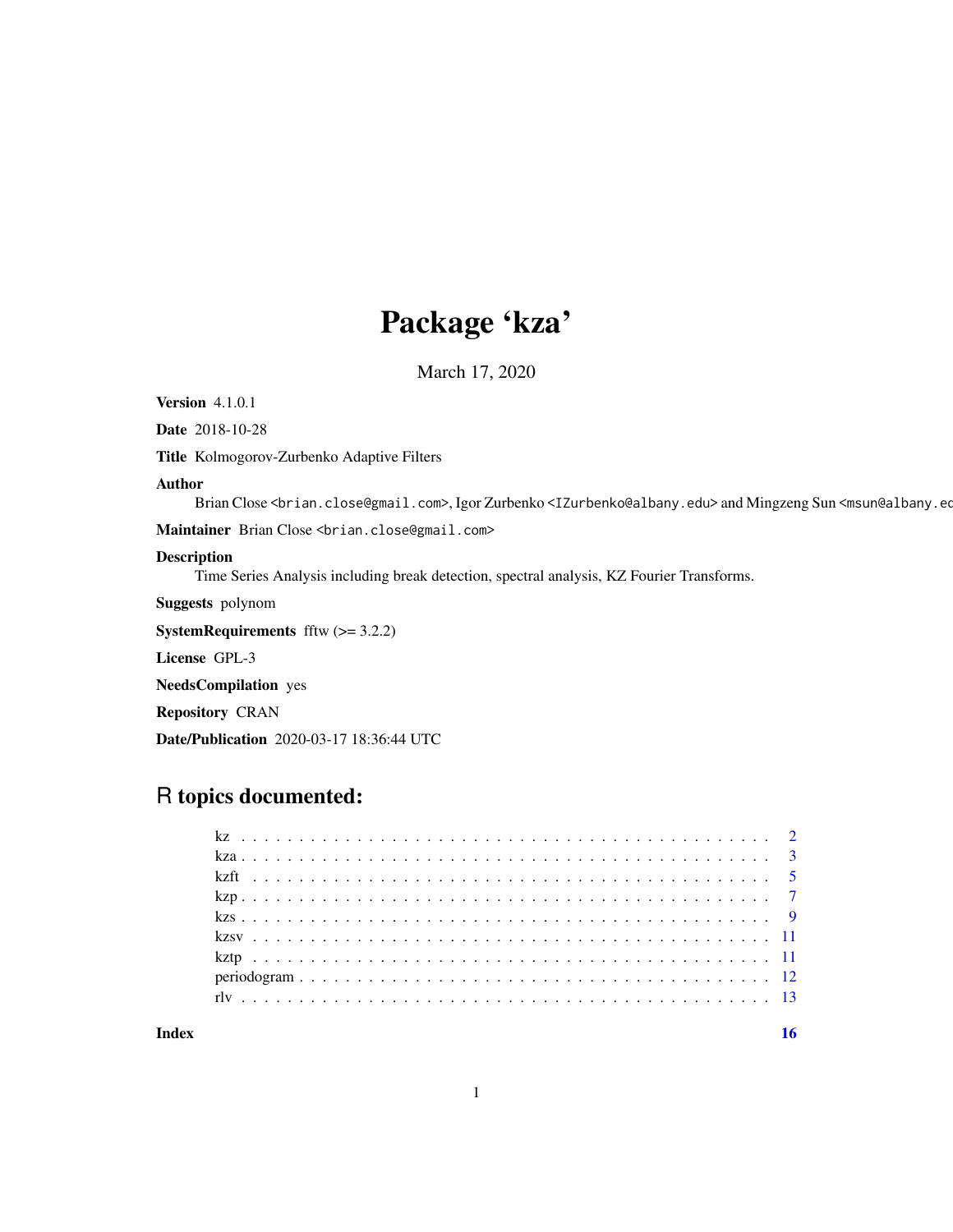#### Description

Kolmogorov-Zurbenko low-pass linear filter.

## Usage

 $kz(x, m, k = 3)$ 

#### Arguments

| $\mathsf{X}$ | The raw data that will be smoothed. The data can have as many as 3 dimensions.<br>KZ will also handle a time series.     |
|--------------|--------------------------------------------------------------------------------------------------------------------------|
| m            | Window size for the filter. This can be up to 3 dimensions, but not more than<br>the dimensionality of the input data x. |
| k            | Number of iterations.                                                                                                    |

## Details

KZ is an iterated moving average. The filter can be used with missing values. One iteration is equivalent to a simple moving average. Three iterations is an approximately Gaussian shaped filter.

## References

Zurbenko, I. G., 1986: The spectral Analysis of Time Series. North-Holland, 248 pp.

```
## 2 dimensions
set.seed(2)
a <- matrix(rep(0,100*100),nrow=100)
a[35:70,35:70]<-1
a \leq -a + \text{matrix}(r \text{norm}(100 \times 100, 0, 1), n \text{row} = 100)z<-kz(a,m=c(20,5),k=3)
x \leq -\text{seq}(1,100)y \leq -xop \leq par(bg = "white")
c="lightblue"
m="Unsmoothed"
persp(x, y, a, zlab=" a", ticktype="detailed", theta = 60, phi = 45, col = c, main=m)
m="KZ(a,m=c(20,5),k=3)"
persp(x, y, z, zlab="z", ticktype="detailed", theta = 60, phi = 45, col = c, main=m)
```
<span id="page-1-0"></span>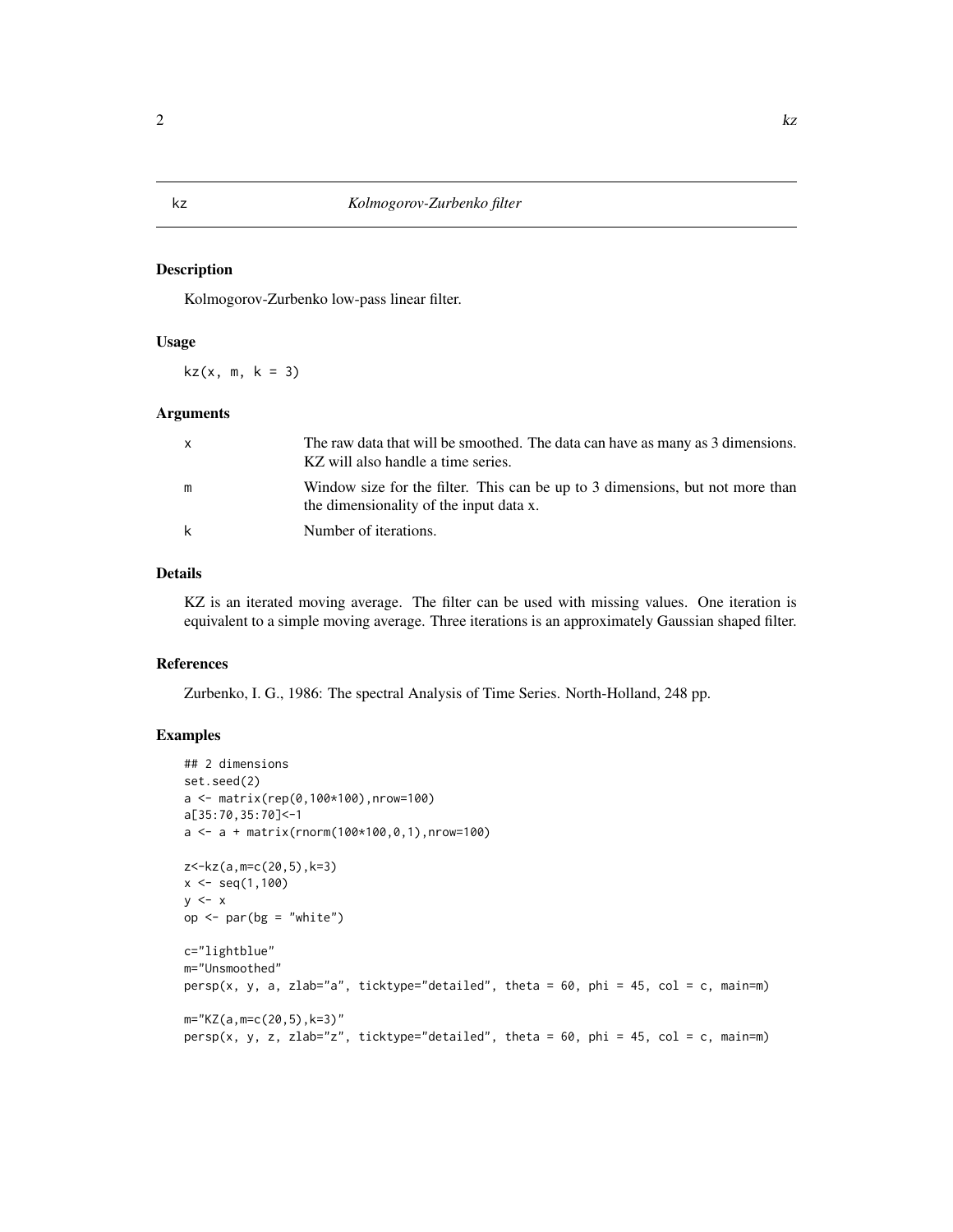```
#example
t <- seq(0,20,length=20*365)
set.seed(6); e \leq -r \text{norm}(n = length(t), sd = 2.0)y \leftarrow \sin(3 \times pi \times t) + ez < -kz(y, 30)par(mfrow=c(2,1))
plot(y, ylim=c(-5, 5), type="1", main="y = sin(3*pi*t) + noise")plot(z,ylim=c(-5,5), type="l",main="KZ filter")
lines(sin(3*pi*t), col="blue")
par(mfrow=c(1,1))
```
kza *Kolmogorov-Zurbenko Adaptive*

## Description

KZA will recover 2-dimensional or 3-dimensional image or signal buried in noise.

#### Usage

```
kza(x, m, y = NULL, k = 3, min\_size = round(0.05*m), tol = 1.0e-5, impute\_tails = FALSE)## S3 method for class 'kza'
plot(x, \ldots)
```
#### Arguments

| $\mathsf{x}$ | A vector of the time series or a matrix $(2d)$ or an array $(3d)$ of an image. |
|--------------|--------------------------------------------------------------------------------|
| m            | The window for the filter.                                                     |
| $\mathbf{y}$ | The filtered output from kz.                                                   |
| k            | The number of iterations.                                                      |
| min_size     | Minimum size of window q.                                                      |
| tol          | The smallest value to accept as nonzero.                                       |
| impute_tails | The default is to drop the tails.                                              |
|              | Other parameters.                                                              |

## Details

The selection of parameters of KZA depend on the nature of the data. This function may take a long time to run, depending on the number of dimensions and the size of the dimensions.

## Author(s)

Brian Close <brian.close@gmail.com> and Igor Zurbenko <IZurbenko@albany.edu>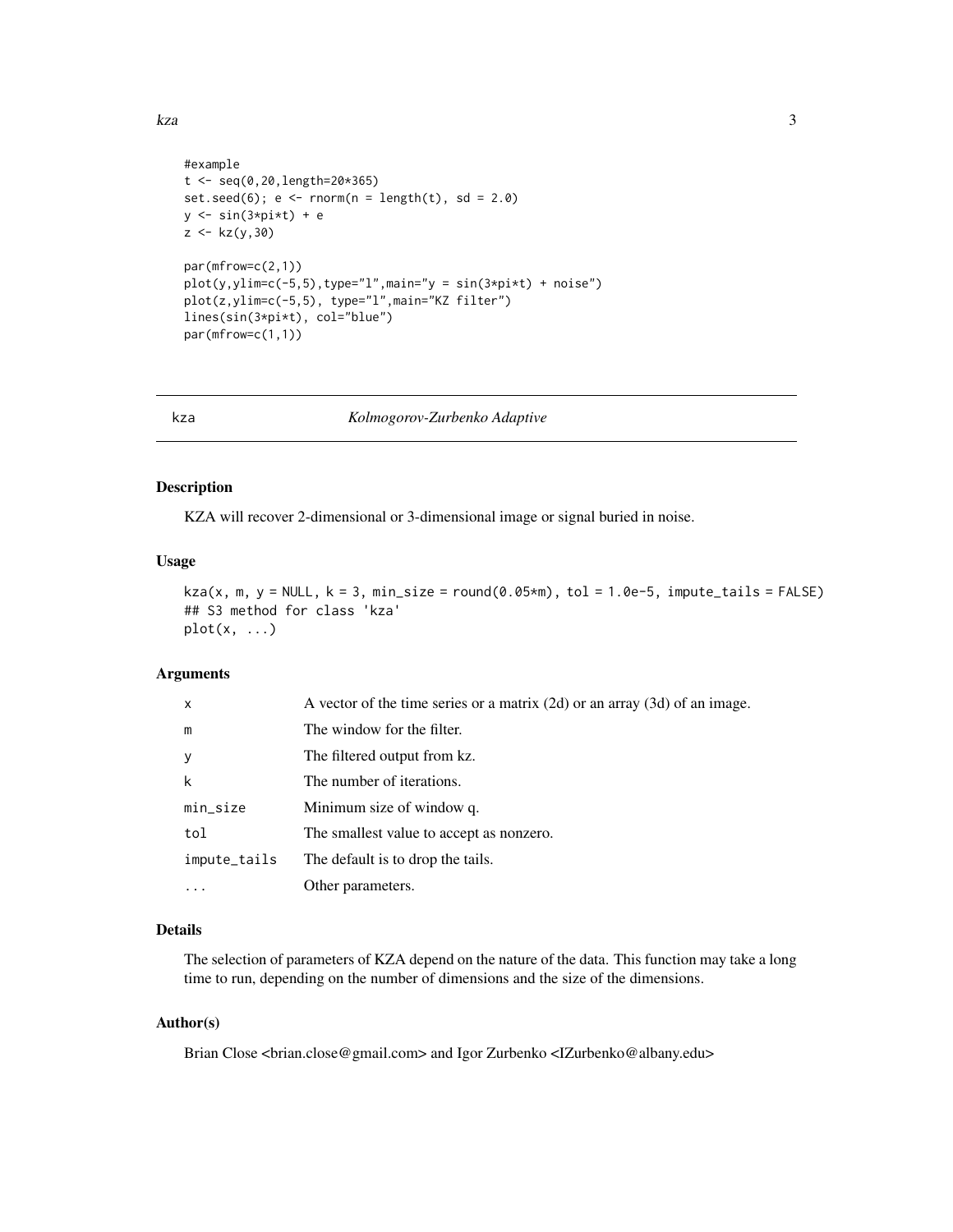#### References

I. Zurbenko, P.S. Porter, S.T. Rao, J.Y. Ku, R. Gui, R.E. Eskridge Detecting Discontinuities in Time Series of Upper-air Data: Development and Demonstration of an Adaptive Filter Technique. Journal of Climate: (1996) Vol. 9, No. 12, pp. 3548 3560. [http://journals.ametsoc.org/](http://journals.ametsoc.org/action/doSearch?AllField=zurbenko&filter=AllField) [action/doSearch?AllField=zurbenko&filter=AllField](http://journals.ametsoc.org/action/doSearch?AllField=zurbenko&filter=AllField)

Kevin L. Civerolo, Elvira Brankov, S. T. Rao, Igor Zurbenko Assessing the impact of the acid deposition control program. Atmospheric Environment 35 (2001) 4135-4148 [http://www.elsevier.](http://www.elsevier.com/locate/atmosenv) [com/locate/atmosenv](http://www.elsevier.com/locate/atmosenv)

J.Chen, I.Zurbenko, Nonparametric Boundary detection, Communications in Statistics, Theory and Methods, Vol.26, 12, 2999-3014, 1997.

```
#######
# this is an example of detection of a break point in a time series
#######
yrs <- 20
t <- seq(0,yrs,length=yrs*365)
m < -365#noise
e \le - rnorm(n = length(t),0,1)
trend \leq seq(0,-1, length=length(t))
#signal
bkpt <- 3452
brk \leq c(rep(0,bkpt),rep(0.5,length(t)-bkpt))
signal <- trend + brk
# y = seasonal + trend + break point + noise
y \le -\sin(2 \times \pi) + \sin(\pi) + \sin(\pi)k.kz \leq kz(y,m)# kza reconstruction of the signal
k.kza <- kza(y,m,y=k.kz,min_size=10)
par(mfrow=c(2,1))
plot(y, type="1", ylim=c(-3,3))plot(signal,type="l",ylim=c(-3,3),
    main="Signal and KZA Reconstruction")
lines(k.kza$kza, col=4)
######################
# image detection (2d)
######################
set.seed(2)
a <- matrix(rep(0,100*100),nrow=100)
a[35:70,35:70]<-1
a \leq a + \text{matrix}(r \text{norm}(100*100, 0, 1), n \text{row}=100)y<-kz(a,m=15,k=3)
```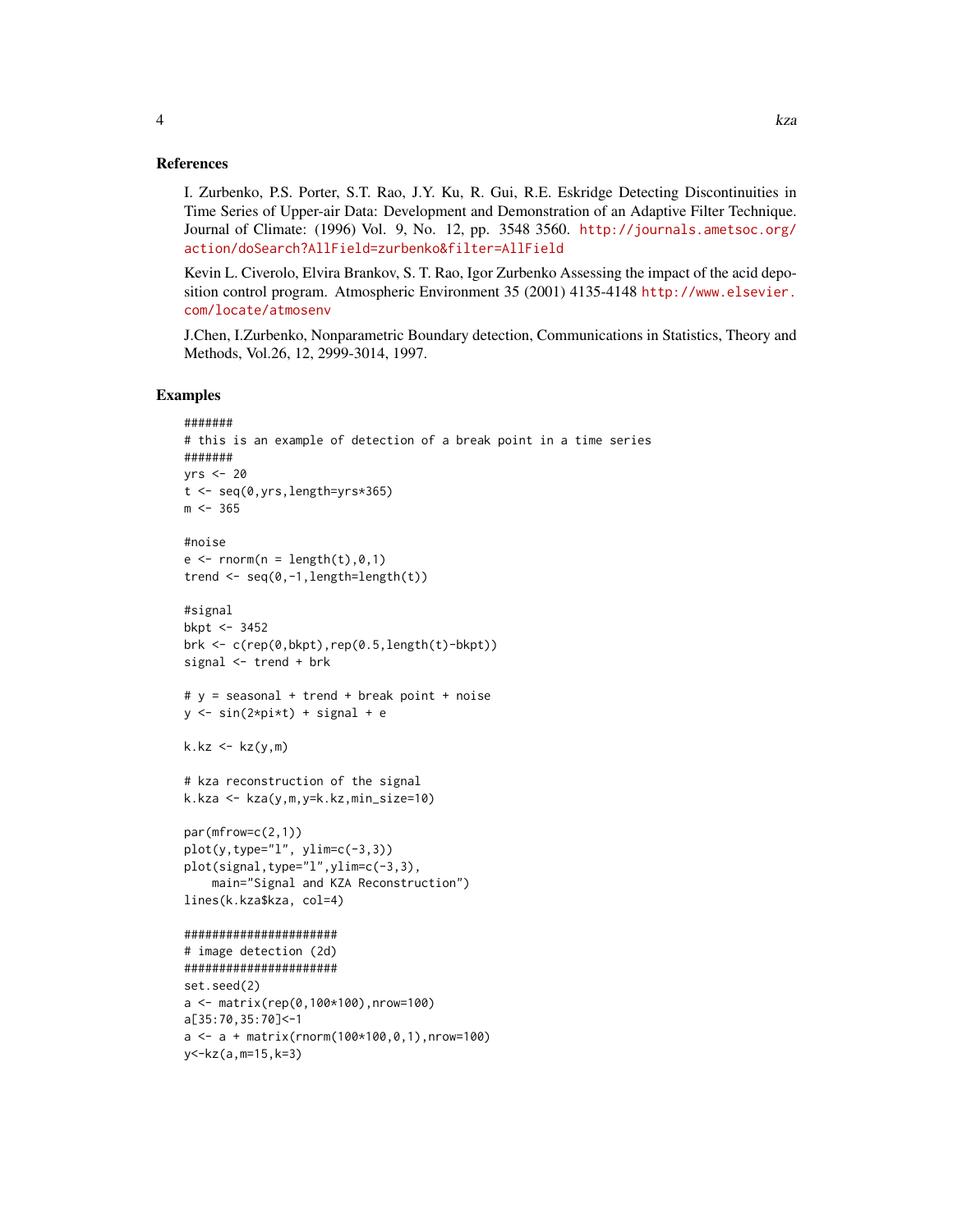#### <span id="page-4-0"></span>kzft 5

```
v <- kza(a,m=15,y=y,k=3,impute_tails=TRUE)
x \leq - seq(1,100)
y \leq -xop \leq - par(bg = "white")
###
#noise
###
c="lightblue"
persp(x, y, a, zlab="z", zlim=c(-5,5), ticktype="detailed", theta=30, phi=30, col=c)
###
#kza filtered
###
persp(x,y,v$kza,zlab="z",zlim=c(-5,5),ticktype="detailed",theta=30,phi=30,col=c)
###
# another view
###
par(mfrow=c(1,2))
image(a,col=gray(seq(0,1,1/255)))
image(v$kza,col=gray(seq(0,1,1/255)))
par(mfrow=c(1,1))
```
<span id="page-4-1"></span>

## kzft *Kolmogorov-Zurbenko Fourier Transform*

## Description

Kolmogorov-Zurbenko Fourier Transform is an iterated Fourier transform.

## Usage

```
kzft(x, f=0, m=1, k=1)coeff(m, k)
transfer_function(m, k, lamda = seq(-0.5, 0.5, by=0.01), omega = 0)
```
## Arguments

| x     | The raw data                                                    |
|-------|-----------------------------------------------------------------|
| f     | The frequency that KZFT is applied at.                          |
| m     | The window size for transform                                   |
| k     | The number of iterations for applying the KZFT                  |
| lamda | The frequencies used for the calculating the transfer function. |
| omega | The frequency that KZFT is applied at.                          |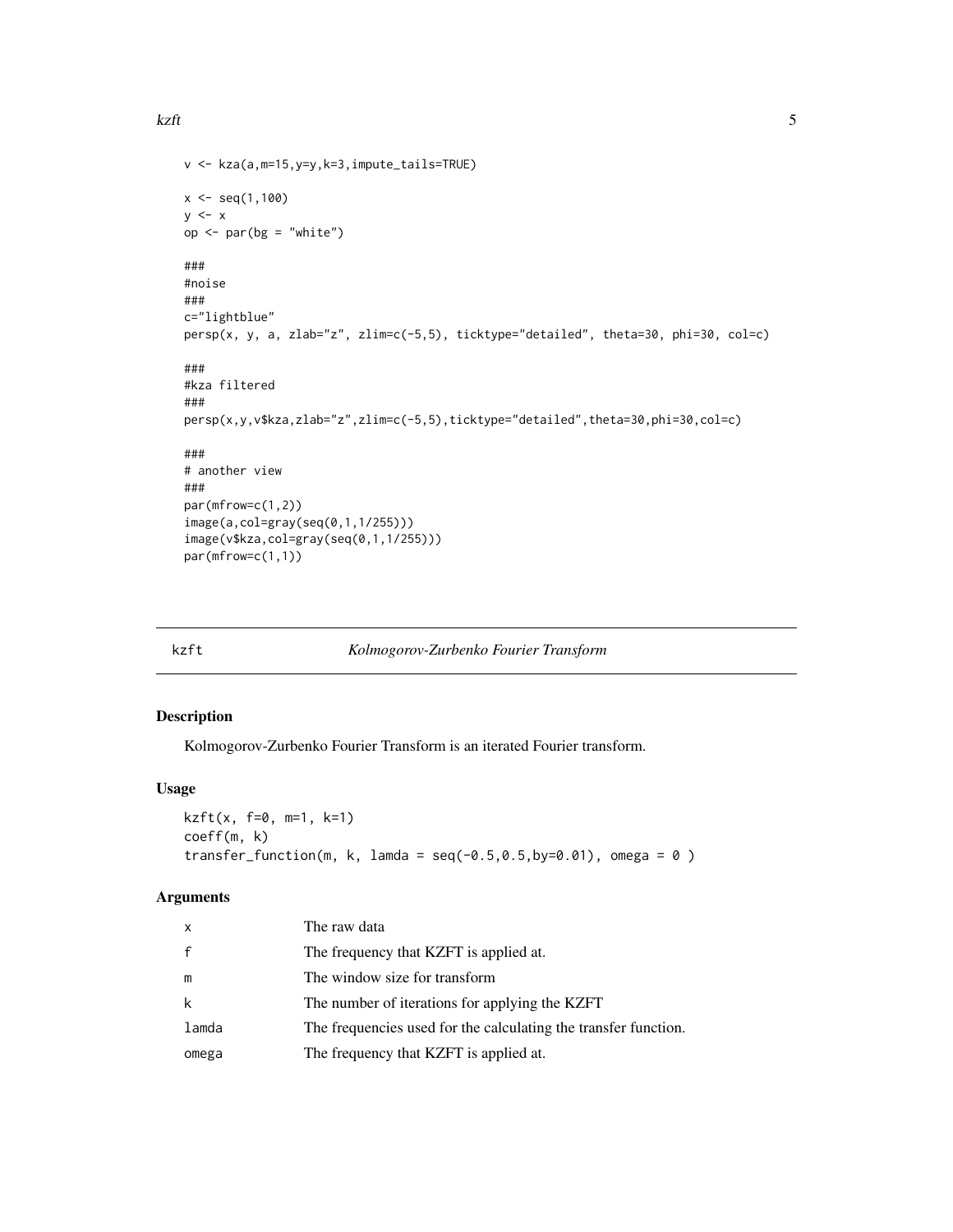<span id="page-5-0"></span>Kolmogorov-Zurbenko Fourier Transform (KZFT) is the Fourier transform applied over every segment of length m iterated k times. The argument alg="F" will use Fast Fourier Transforms written in C (fftw library). The alg="C" is a slow Fourier Transform but has the advantage of being able to handle missing values. It currently works in one dimension. The alg="R" is an R version of KZFT for experimental purposes.The coeff function generates the coefficients for the KZFT function.

You will introduce a phase shift and decrease the fidelity of the signal if the product of f\*m is not an integer.

#### References

I. G. Zurbenko, The spectral Analysis of Time Series. North-Holland, 1986.

I. G. Zurbenko, P. S. Porter, Construction of high-resolution wavelets, Signal Processing 65: 315- 327, 1998.

R. Neagu, I. G. Zurbenko, Tracking and separating non-stationary multi-component chirp signals, J. Franklin Inst., 499-520, 2002.

R. H. Shumway, D. S. Stoffer, Time Series Analysis and Its Applications: With R Examples, Springer, 2006.

Wei Yang and Igor Zurbenko, kzft: Kolmogorov-Zurbenko Fourier Transform and Applications, R-Project 2007.

Igor G. Zurbenko, Amy L. Potrzeba, Tidal Waves in Atmosphere and Their Effects, Acta Geophysica Volume 58, Number 2, 356-373

#### See Also

[kzp](#page-6-1), [kztp](#page-10-1),

```
# example taken from Wei Yang's KZFT package
# coefficients of kzft(201,5)
# function to calculate polnomial coefficients for kzft
## Not run:
a<-coeff(201,5);
t<-seq(1:1001)-501;
z<-cos(2*pi*0.025*t);
plot(z*a,type="l",xlab="Time", ylab="Coefficient", main="Coefficients of the kzft");
lines(a);
lines(-1*a);## End(Not run)
# example taken from Wei Yang's KZFT package
# transfer function of the kzft(201,5) at frequency 0.025
lamda<-seq(-0.1,0.1,by=0.001)
tf1<-transfer_function(201,1,lamda,0.025)
tf2<-transfer_function(201,5,lamda,0.025)
```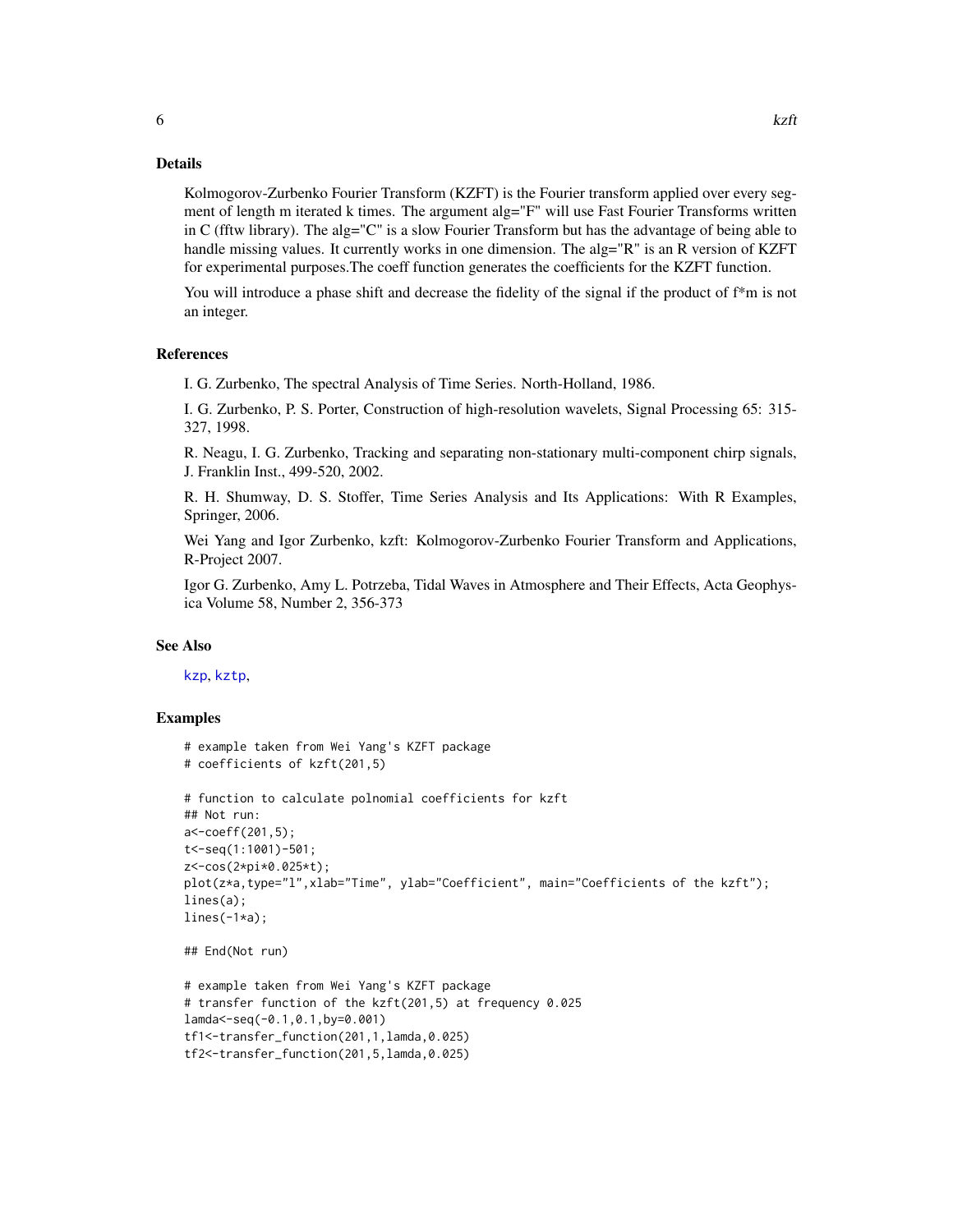<span id="page-6-0"></span>kzp i veden a strong veden andre strong veden af den strong veden af den strong veden af den strong veden af d

```
matplot(lamda,cbind(log(tf1),log(tf2)),type="l",ylim=c(-15,0),
ylab="Natural log transformation of the coefficients",
xlab="Frequency (cycles/time unit)",
    main="Transfer function of kzft(201,5) at frequency 0.025")
# example with missing values
set.seed(2)
period=101
f<-1/period
t<-1:2000
s<-1*sin(2*pi*f*t)
x < -snoise<-3*rnorm(length(t))
x<-s+noise
m=101
rand_idx <- sample(t,100,replace=FALSE)
x[rand_idx]<-NA
x<-as.vector(na.omit(x))
system.time(z1<-kzft(x, m=m, k=1, f=f))
system.time(z2<-kzft(x, m=m, k=2, f=f))
system.time(z3<-kzft(x, m=m, k=3, f=f))
par(mfrow=c(2,2))
plot(x,type="l",main="Original time series", xlab="t", ylab="y")
lines(s,col="blue")
plot(2*Re(z1),type="l",main="kzft(101,1)",xlab="t", ylab="y", ylim=c(-6,6))
lines(s,col="blue")
plot(2*Re(z2),type="l",main="kzft(101,2)",xlab="t", ylab="y", ylim=c(-6,6))
lines(s,col="blue")
plot(2*Re(z3),type="l",main="kzft(101,3)",xlab="t", ylab="y", ylim=c(-6,6))
lines(s,col="blue")
par(mfrow=c(1,1))
```
<span id="page-6-1"></span>

kzp *Kolmogorov-Zurbenko Periodogram*

#### Description

Kolmogorov-Zurbenko periodogram and smoothing using DiRienzo-Zurbenko (DZ).

## Usage

```
kzp(y, m=length(y), k=1)## S3 method for class 'kzp'
smooth(object, log=TRUE, smooth_level=0.05, method = "DZ")
## S3 method for class 'kzp'
nonlinearity(x)
## S3 method for class 'kzp'
```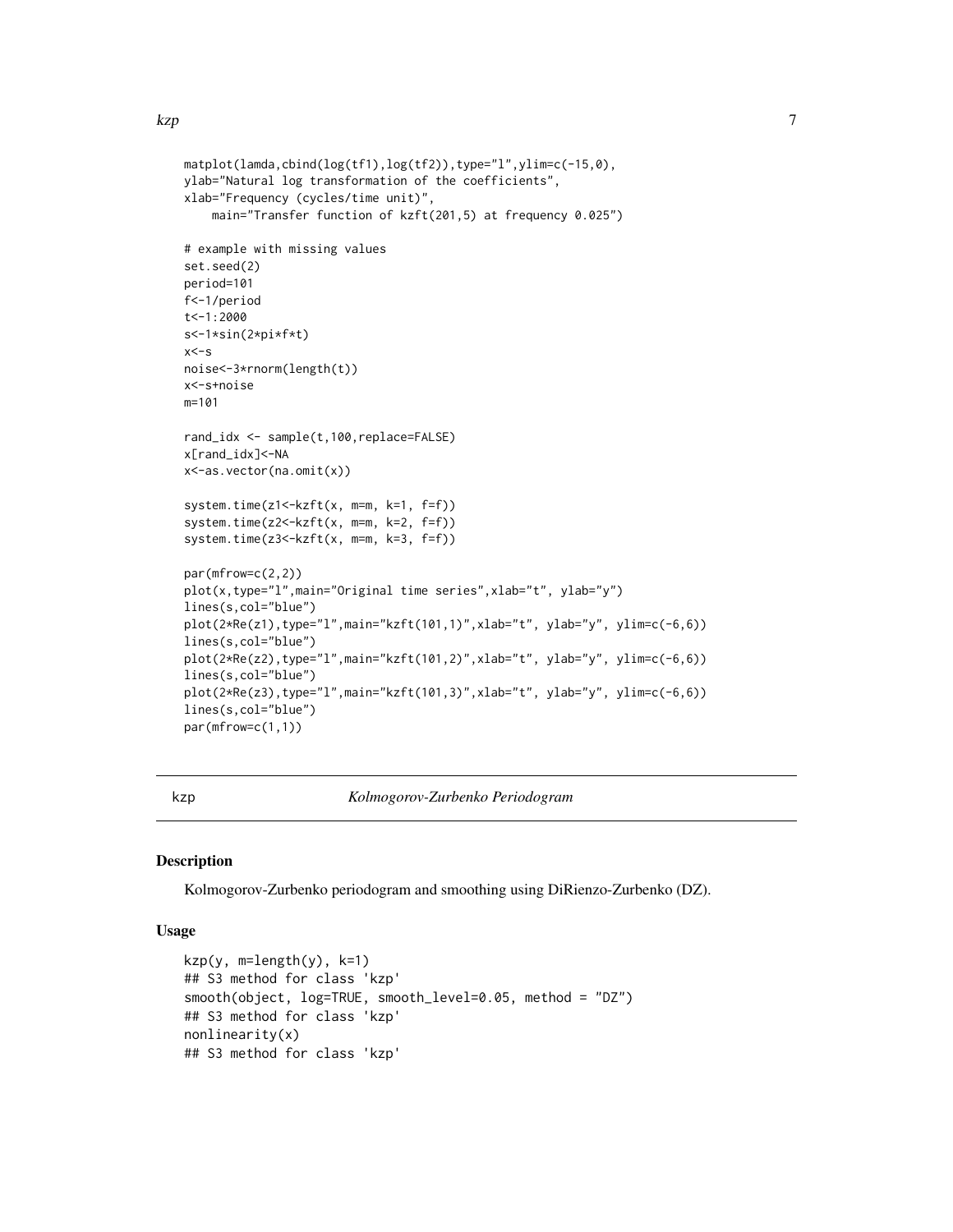<span id="page-7-0"></span>

```
variation(x)
## S3 method for class 'kzp'
summary(object, digits=getOption("digits"), top=1, ...)
## S3 method for class 'kzp'
plot(x, \ldots)
```
## **Arguments**

| У            | The raw data.                                        |
|--------------|------------------------------------------------------|
| m            | The width of filtering window                        |
| k            | The number of iterations for the KZFT                |
| object       | Output from kzp function.                            |
| log          | Use logarithm values for smoothing.                  |
| smooth_level | Percentage of smoothness to apply.                   |
| method       | Method used for smoothing; choices are "DZ" or "NZ". |
| digits       | precision of output.                                 |
| top          | list top values                                      |
| $\cdot$      | Other parameters.                                    |
| X            | periodogram                                          |

## Details

The Kolmogorov-Zurbenko Periodogram is an estimate of the spectral density using the Kolmogorov-Zurbenko Fourier Transform (KZFT).

## References

I. G. Zurbenko, 1986: The spectral Analysis of Time Series. North-Holland, 248 pp.

I. G. Zurbenko, P. S. Porter, Construction of high-resolution wavelets, Signal Processing 65: 315- 327, 1998.

A. G. DiRienzo, I. G. Zurbenko, Semi-adaptive nonparametric spectral estimation, Journal of Computational and Graphical Statistics 8(1): 41-59, 1998.

R. Neagu, I. G. Zurbenko, Algorithm for adaptively smoothing the log-periodgram, Journal of the Franklin Institute 340: 103-123, 2003.

Wei Yang and Igor Zurbenko, kzft: Kolmogorov-Zurbenko Fourier Transform and Applications, R-Project 2007.

#### See Also

[kzft](#page-4-1), [kztp](#page-10-1),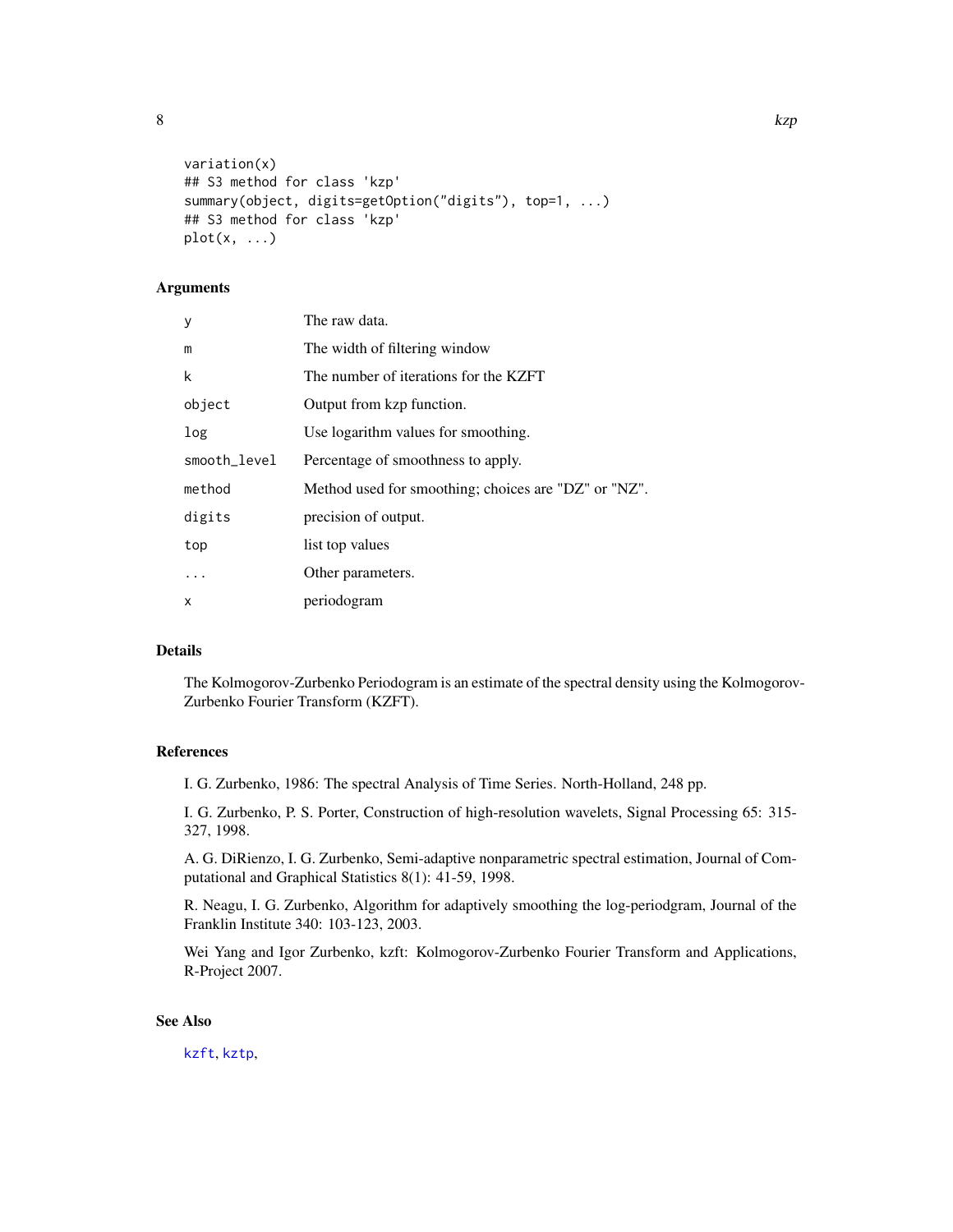<span id="page-8-0"></span> $kzs$  9

## Examples

```
## Not run:
t<-1:6000
f1<-0.03f2<-0.04
noise<-15*rnorm(length(t))
amp=1.5
s<-amp*sin(2*pi*f1*t)+amp*sin(2*pi*f2*t)
system.time(a<-kzp(s+noise,m=500,k=3))
b<-smooth.kzp(a, smooth_level=0.01)
par(mfrow=c(3,1))
plot(periodogram(s+noise),type='l')
plot(a)
plot(b)
par(mfrow=c(1,1))
# signal/noise
signal<-kzft(s+noise,m=500,k=3)
print(paste("signal-to-noise ratio = ", round(sqrt(var(2*Re(signal))/var(s+noise)),4) ))
summary(a, digits=2, top=2)
## End(Not run)
```
#### kzs *Kolmogorov-Zurbenko Spline*

## Description

Kolmogorov-Zurbenko Spline

## Usage

```
kzs(y,m=NULL,k=3,t=NULL)
```
#### Arguments

| <sub>V</sub> | data                                           |
|--------------|------------------------------------------------|
| m            | smooth                                         |
| k            | The number of iterations for applying the KZFT |
|              | An indexing set                                |

## Details

Kolmogorov-Zurbenko Spline is essentially the Kolmogorov-Zurbenko Fourier Transform at the zero frequency.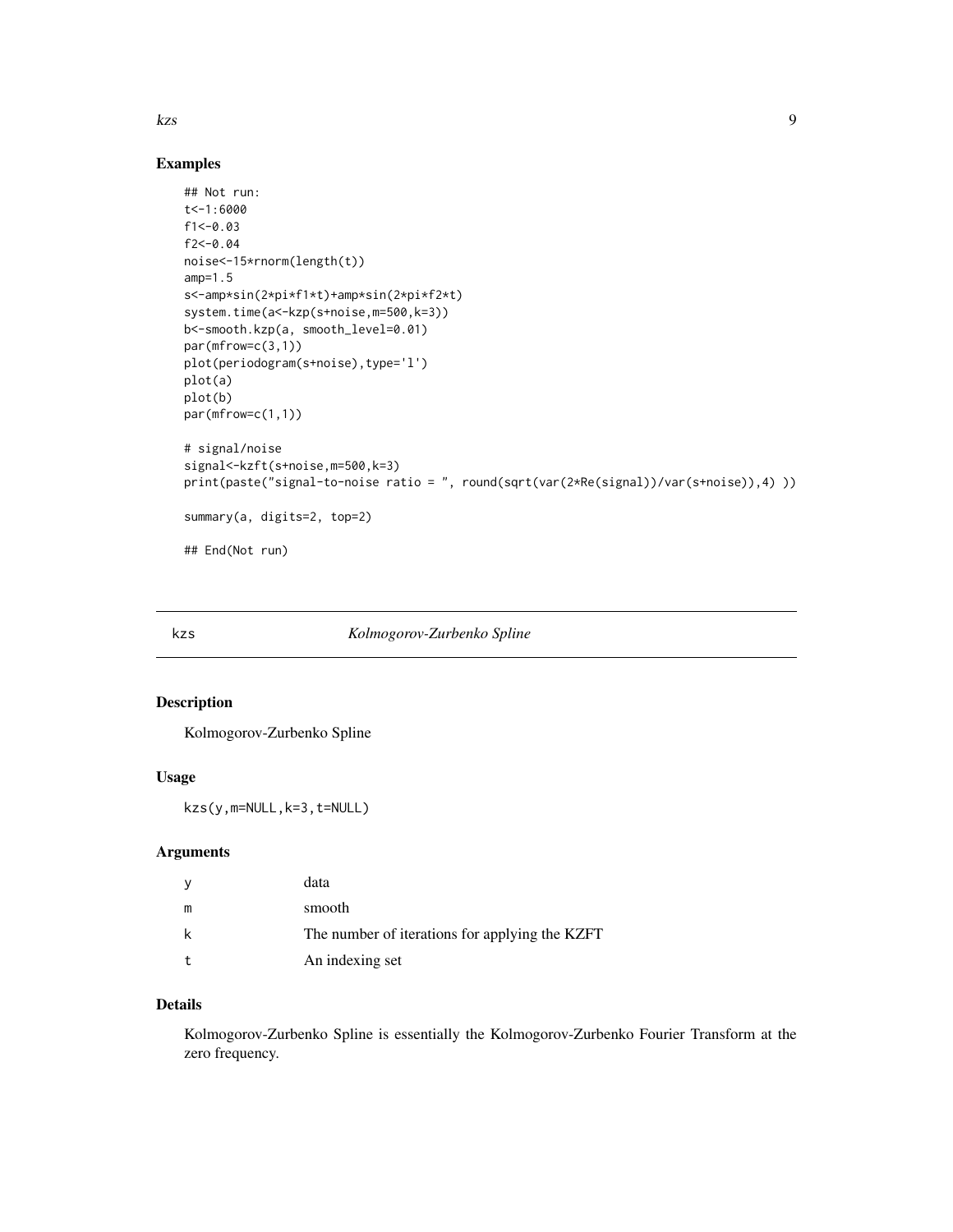<span id="page-9-0"></span>I. G. Zurbenko, The spectral Analysis of Time Series. North-Holland, 1986.

I. G. Zurbenko, P. S. Porter, Construction of high-resolution wavelets, Signal Processing 65: 315- 327, 1998.

R. H. Shumway, D. S. Stoffer, Time Series Analysis and Its Applications: With R Examples, Springer, 2006.

Derek Cyr and Igor Zurbenko, kzs: Kolmogorov-Zurbenko Spatial Smoothing and Applications, R-Project 2008.

Derek Cyr and Igor Zurbenko, A Spatial Spline Algorithm and an Application to Climate Waves Over the United States, 2008 Joint Statistical Meetings.

## See Also

[kzft](#page-4-1),

```
n < -1000x < - (1:n)/n
true<-((exp(2.5*x)+sin(25*x))-1)/3
noise <- rnorm(n)
y <- true + noise
a<-kzs(y,m=60)
par(mfrow=c(2,1))
plot(y,type='l')
lines(true,col="red")
plot(a, type='l', ylim=c(-2, 4))lines(true,col="red")
par(mfrow=c(1,1))
################
# second example
################
t \leq seq(from = -round(400*pi), to = round(400*pi), by = .25)
ts <- 0.5*sin(sqrt((2*pi*abs(t))/200))
signal \leq ifelse(t \leq 0, -ts, ts)
et <- rnorm(length(t), mean = 0, sd = 1)
yt <- et + signal
b<-kzs(yt,m=400)
par(mfrow=c(2,1))
plot(yt,type='l')
lines(signal,col="red")
plot(b,type='l', ylim=c(-0.5,1))
lines(signal,col="red")
```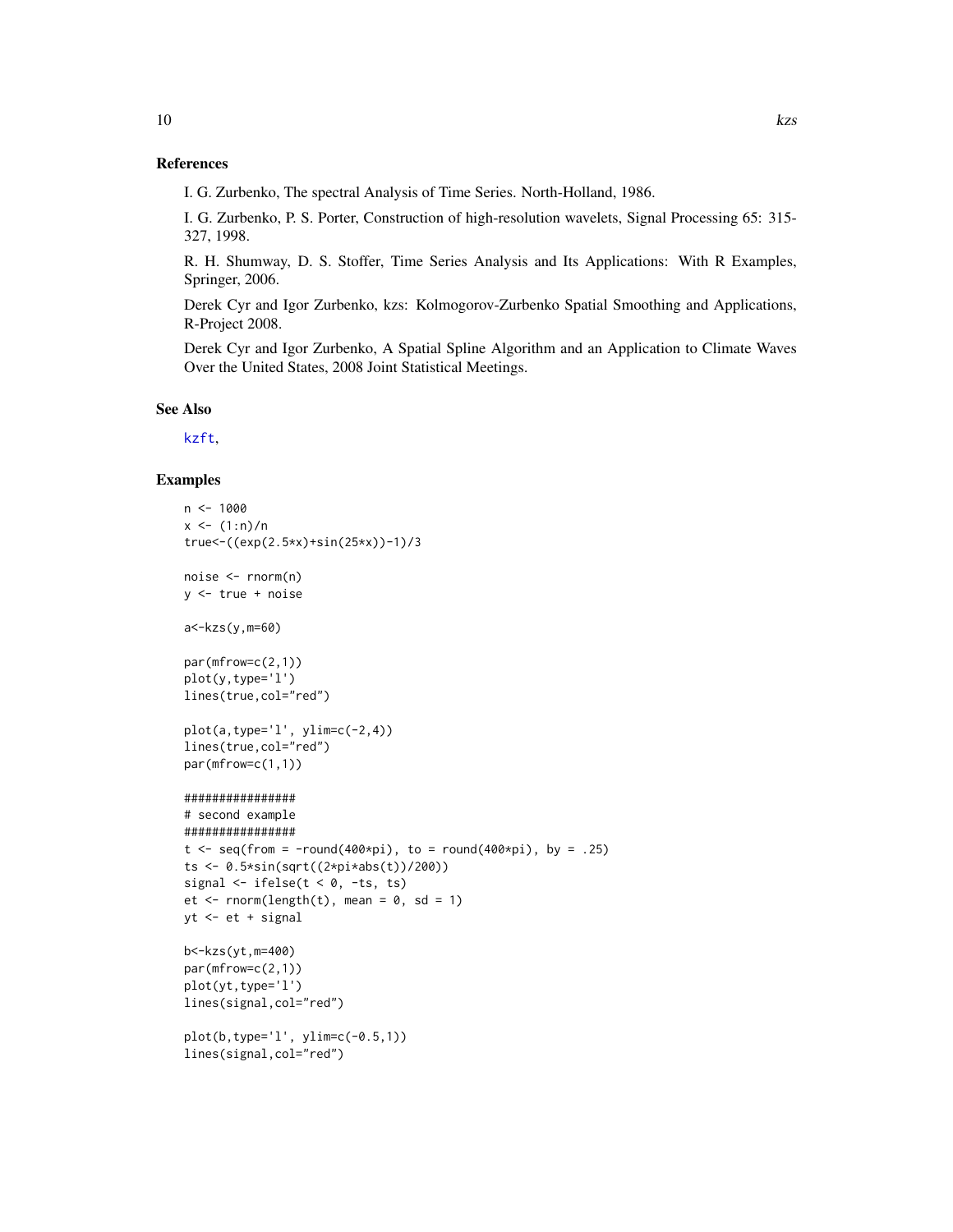#### <span id="page-10-0"></span>kzsv a strandard a strandard a strandard a strandard a strandard a strandard a strandard a strandard a strandard a strandard a strandard a strandard a strandard a strandard a strandard a strandard a strandard a strandard a

par(mfrow=c(1,1))

kzsv *Kolmogorov-Zurbenko Adaptive filter with Sample Variance.*

#### Description

Sample variance of a Kolmogorov-Zurbenko adaptive filter. You want a sigma of at least 3.

## Usage

```
kzsv(object)
## S3 method for class 'kzsv'
summary(object, digits=getOption("digits"), ...)
## S3 method for class 'kzsv'
plot(x, \ldots)
```
## Arguments

| object       | The resultant object from kza function. |
|--------------|-----------------------------------------|
| $\mathsf{x}$ | The results of the kza function.        |
| digits       | Precision of output.                    |
|              | Other parameters.                       |

## Examples

```
x < -c(rep(0,4000),rep(0.5,2000),rep(0,4000))
noise <- rnorm(n = 10000, sd = 1.0) # normally-distributed random variates
v \leq x + noisea<-kza(v, m=1000, k=3)
sv<-kzsv(a)
```
<span id="page-10-1"></span>kztp *Kolmogorov-Zurbenko Third-Order Periodogram*

## Description

Kolmogorov-Zurbenko Third-Order Periodogram for estimating spectrums

## Usage

kztp(x,m,k,box=c(0,0.5,0,0.5))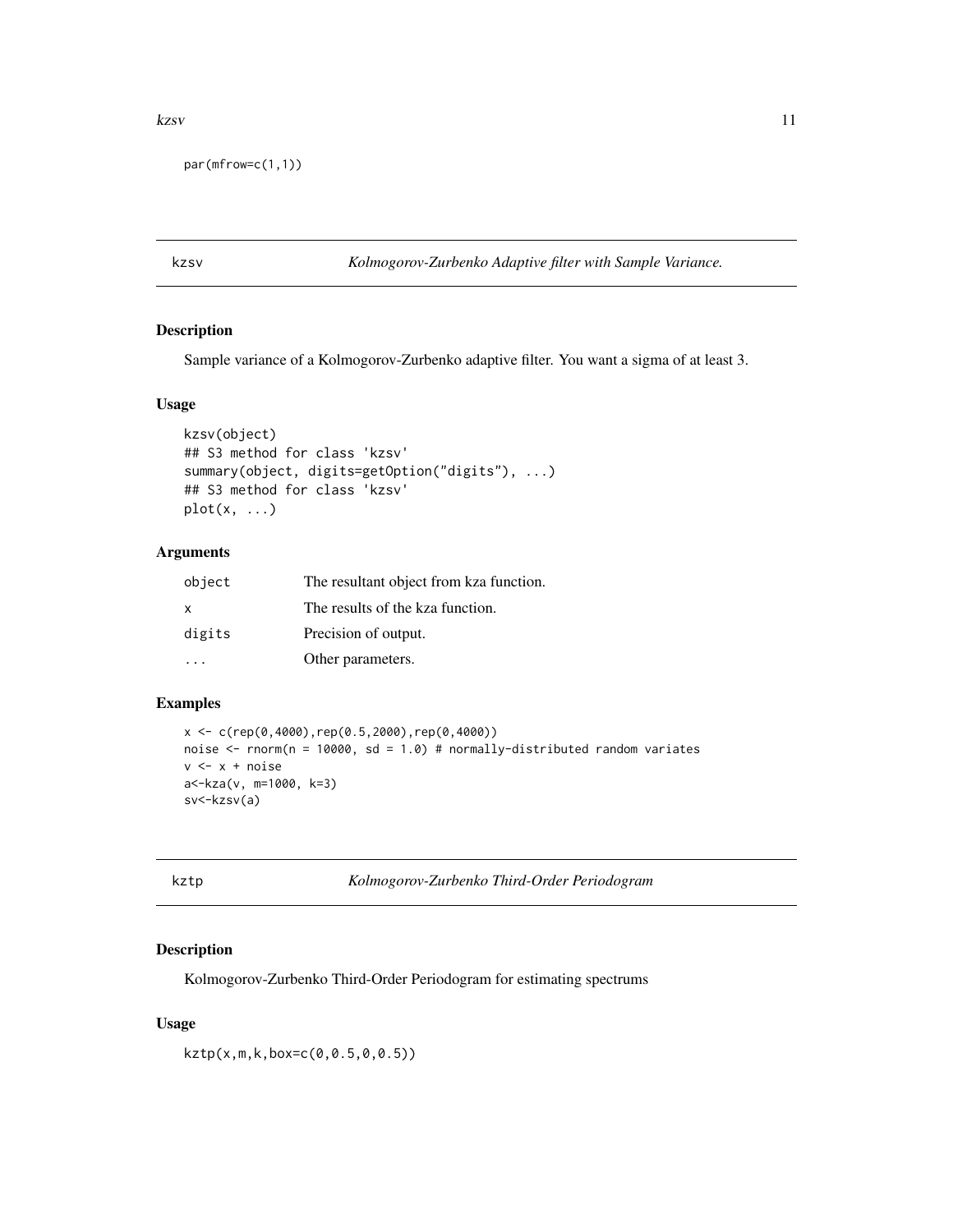#### <span id="page-11-0"></span>Arguments

| $\mathsf{x}$ | The signal.                                               |
|--------------|-----------------------------------------------------------|
| m            | The window size for the kzft filter.                      |
| k            | The number of iterations.                                 |
| box          | The window for the application of third-order periodgram. |

## Details

The Kolmogorov-Zurbenko Third-Order Periodogram is used to estimate spectral density of a signal. The smoothing methods are adaptive allowing the bandwidth of the spectral window to vary according to the smoothness of the underlying spectral density. For details, please see to DiRienzo and Zurbenko (1998) and Neagu and Zurbenko (2003).

#### References

I. G. Zurbenko, 1986: The spectral Analysis of Time Series. North-Holland, 248 pp. I. G. Zurbenko, P. S. Porter, Construction of high-resolution wavelets, Signal Processing 65: 315-327, 1998. W. Yang, I. G. Zurbenko, A semi-adaptive smoothing algorithm in bispectrum estimation, Proceedings of the American Statistical Association, Seattle, 2006. Wei Yang and Igor Zurbenko, kzft: Kolmogorov-Zurbenko Fourier Transform and Applications, R-Project 2007.

#### See Also

[kzft](#page-4-1), [kzp](#page-6-1),

## Examples

```
t<-1:10000
y<-2*sin(2*pi*0.1*t)+3*sin(2*pi*0.2*t) + 10*rnorm(length(t))
```

```
a<-kztp(y,50,1)
z<-log(Mod(a))
#z<-smooth.kzp(z)
```

```
omega<-seq(0,1,length=51)[2:26]
#filled.contour(omega,omega,s,xlab="freq",ylab="freq",main="Smoothed 3rd Order Periodogram")
```
periodogram *Periodogram*

## Description

Raw periodogram.

#### Usage

periodogram(y)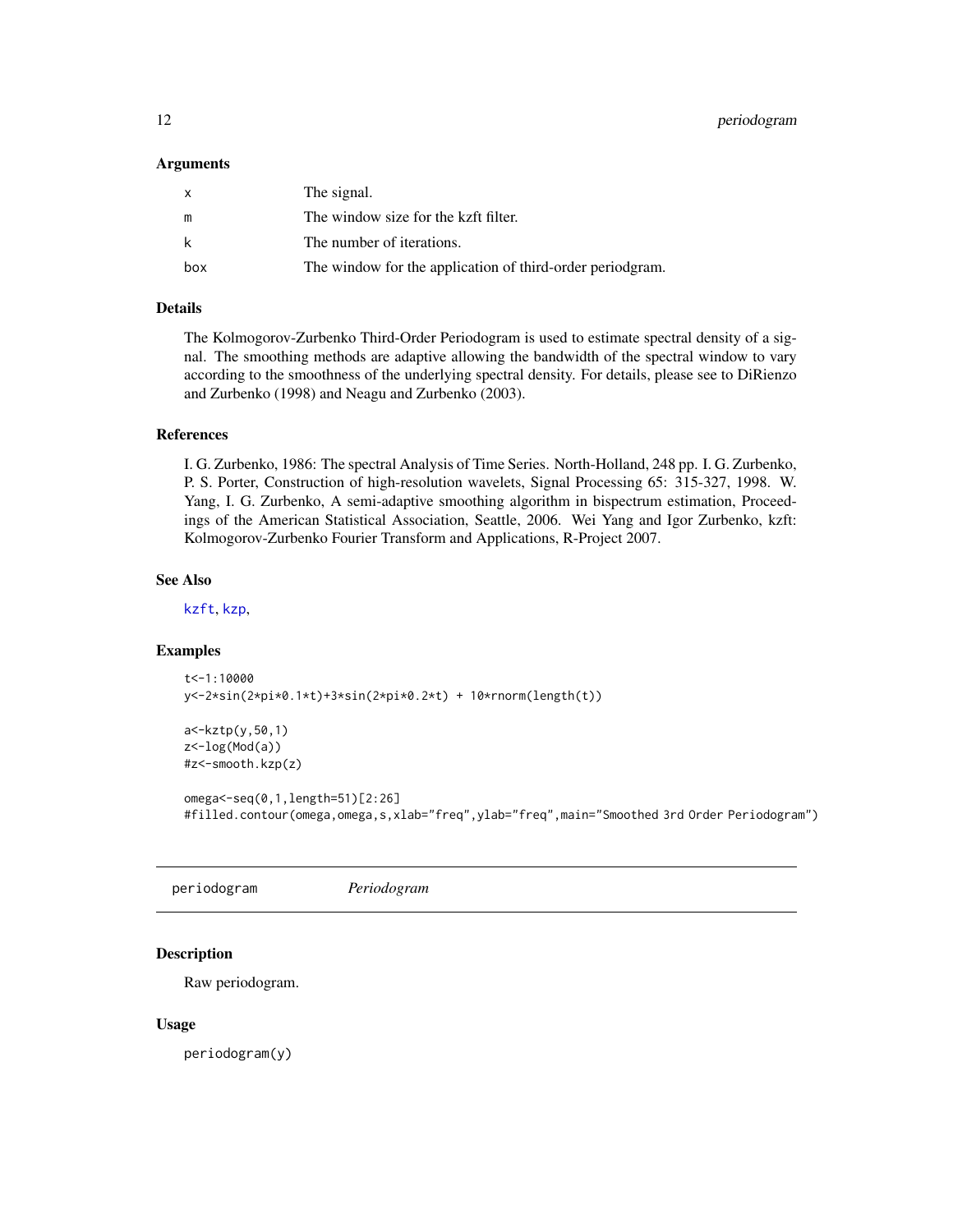<span id="page-12-0"></span> $rlv$  13

#### Arguments

y The raw data.

## Details

Periodogram is an estimate of the spectral density using FFT.

#### See Also

[kzp](#page-6-1),

## Examples

```
t<-1:1000
f1<-0.3f2 < -0.4noise<-15*rnorm(length(t))
s<-3*sin(2*pi*f1*t)+3*sin(2*pi*f2*t)
plot(periodogram(s+noise),type='l')
```
#### rlv *Rolling Variance Function*

#### **Description**

Rolling variance function, (rlv) will detect data variations of 1-dimensional vector, 2-dimensional matrix and/or 3-dimensional array, which in turn display their local discontinuities (boundaries).

## Usage

rlv(inpt, krnl)

## Arguments

| inpt | input data.                                 |
|------|---------------------------------------------|
| krnl | length of the rolling window for detecting. |

## Details

The rlv is calculated based on a dynamic rolling window. Within a given window, directly estimating its variance allows to capture the local variations of the signal underlying analysis. Since this window is moving, when its size is optimal, the significant local variance atlas will be captured. It is neither necessary to make any assumption, nor to model anything, so it is a nonparametric statistic. However, direct application of rlv to data embedded in heavy background noises could fail to identify the significant local variations. In situations when the estimated data are embedded in background noise, necessary smoothness may be expected.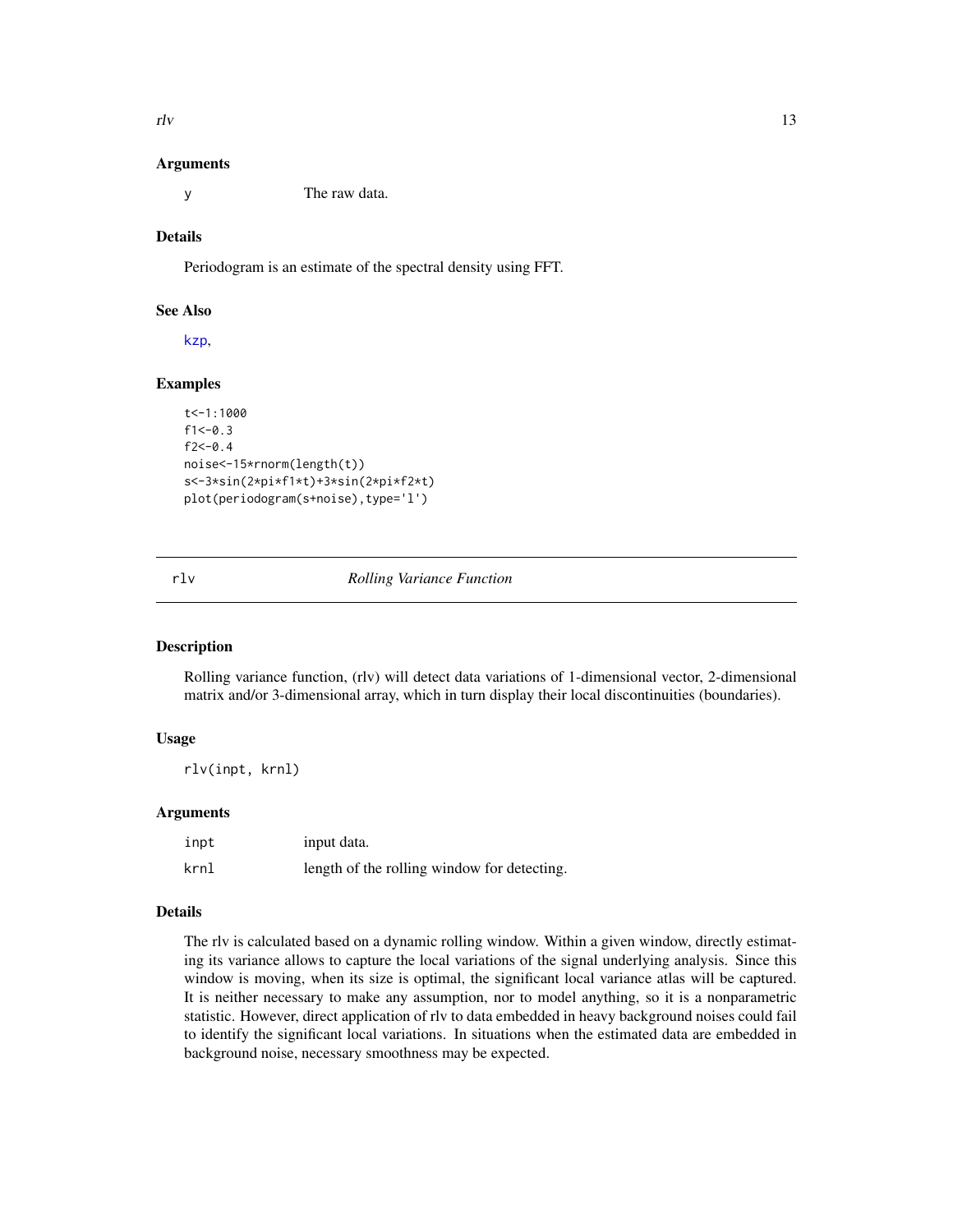#### References

Igor G Zurbenko, Mingzeng Sun. Estimation of spatial boundaries with rolling variance and 2D KZA algorithm. Biometrics & Biostatistics International Journal. 7(4):263.270, 2018

```
## A. Signal/objects
# to create a cylinder
circleFun <- function(center = c(0,0), diameter = 1, npoints = 200){
  r = diameter / 2
  tt \leq seq(0, 2 \times pi, length.out = npoints)
  xx \le center[1] + r * cos(tt)yy \le center[2] + r \star sin(tt)
  return(data.frame(x = xx, y = yy))
}
rxo1 \le circleFun(center = c(38, 38), diameter = 38, npoints = 200)
rxi1 <- circleFun(center = c(38, 38), diameter = 18, npoints = 200)
rxo2 \le circleFun(center = c(58, 58), diameter = 38, npoints = 200)
rxi2 \le circleFun(center = c(58, 58), diameter = 18, npoints = 200)
rxo3 \le circleFun(center = c(28, 78), diameter = 18, npoints = 200)
rxi3 <- circleFun(center = c(28, 78), diameter = 8, npoints = 200)
set.seed(3)
s2 <- matrix(rep(0,100*100),nrow=100)
for(i in 1:nrow(rxo1)) {
s2[rxo1[i,2],38:rxo1[i,1]]=0.5
}
for(i in 1:nrow(rxi1)) {
s2[rxi1[i,2],38:rxi1[i,1]]=1
}
# second cylinder
for(i in 1:nrow(rxo2)) {
s2[rxo2[i,2],58:rxo2[i,1]]=0.5
}
for(i in 1:nrow(rxi2)) {
s2[rxi2[i,2],58:rxi2[i,1]]=1
}
#third separated cylinder
for(i in 1:nrow(rxo3)) {
s2[rxo3[i,2],28:rxo3[i,1]]=0.3
}
for(i in 1:nrow(rxi3)) {
s2[rxi3[i,2],28:rxi3[i,1]]=0.6
}
signal=s2
## Graphing Library plotly
## Not run:
plot_ly(z=signal, type="surface")
## End(Not run)
## B. Rolling variance atlas
```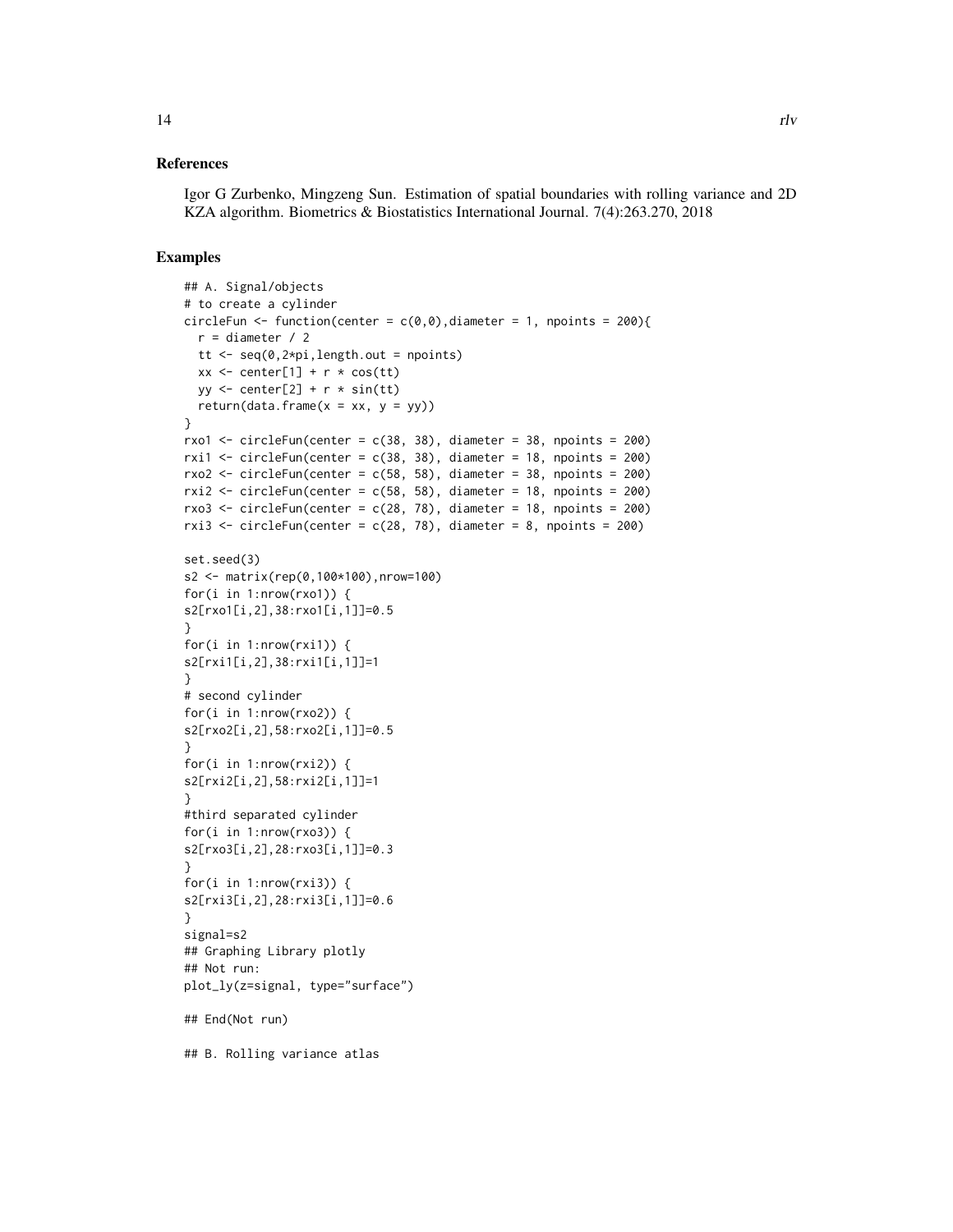rolv=rlv(s2,3) ## Not run: plot\_ly(z=rolv, type="surface")

## End(Not run)